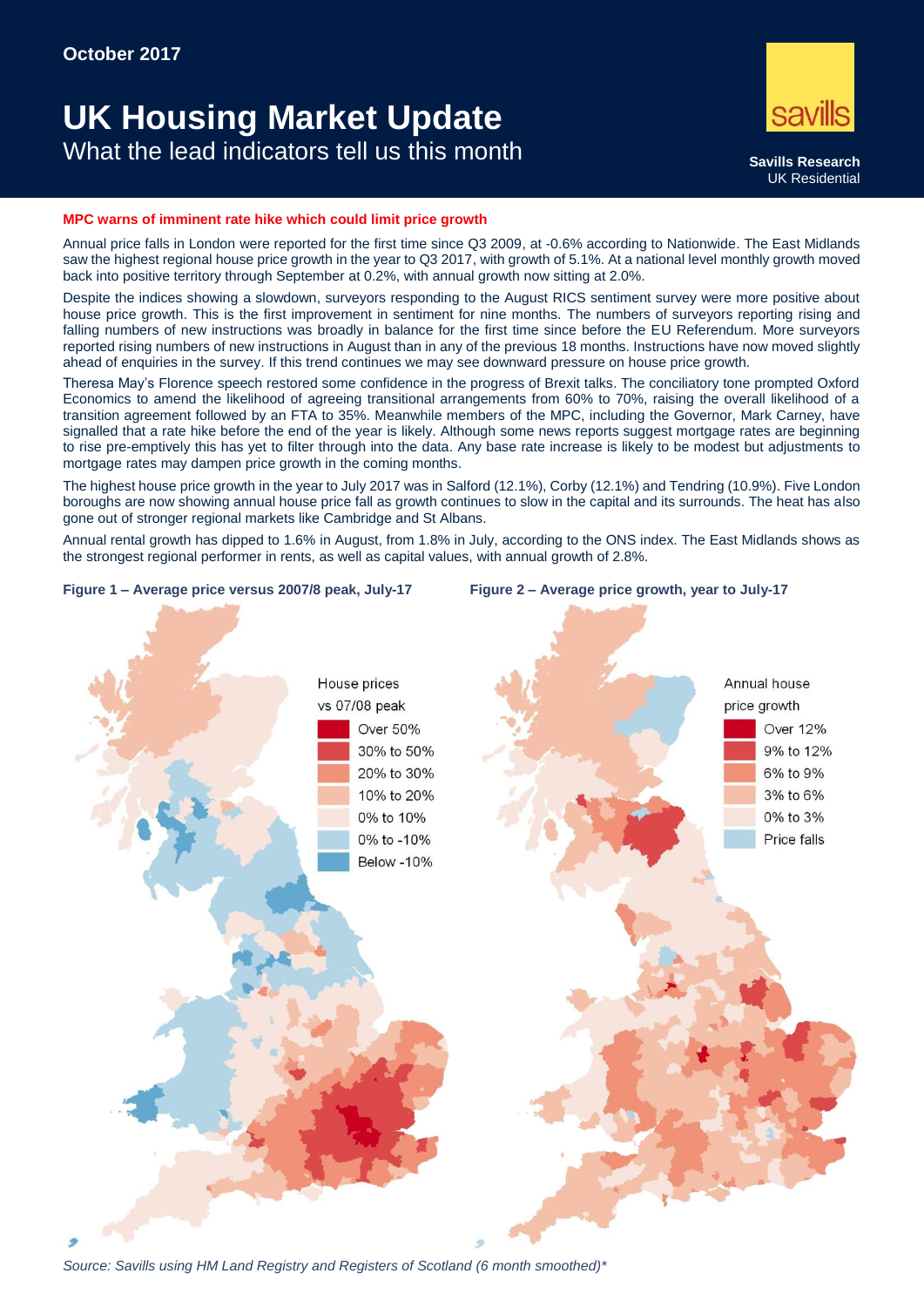#### **October 2017**

### UK Housing Market Update | **What the lead indicators tell us this month**



There was a substantial bounce in the number of surveyors reporting rising numbers of new instructions in the August RICS survey. Although a very small majority still think numbers are falling.

The number of surveyors reporting growth in enquiries stayed flat through August.

If these movements are repeated in the coming months there may be some downward pressure on house prices.

The RICS Survey has, at times, been a good forward indicator of house price

The number of surveyors reporting rising house prices rose in August following nine months of

However, according to the Nationwide index three month house price growth is slowing again, it was 0.3% in September.

movements.

decline.





*Source: RICS, Nationwide, ONS*

*Source: RICS (seasonally adjusted)*

The spike in purchases of 'additional homes' in Q1 2016 before the additional SDLT came into effect in April 2016 is gradually working its way out of the annualised data.

Transactions continues to climb in Scotland well above other regions. Across the rest of the UK transactions have remained stable at similar levels seen before the SDLT change.

Volumes in London appear to have stopped falling, but are still well below previous levels.



*Source: Savills using HM Land Registry (adjusted for count lag) and Registers of Scotland*

# **Figure 3 – Number of surveyors reporting more new instructions on the rise**